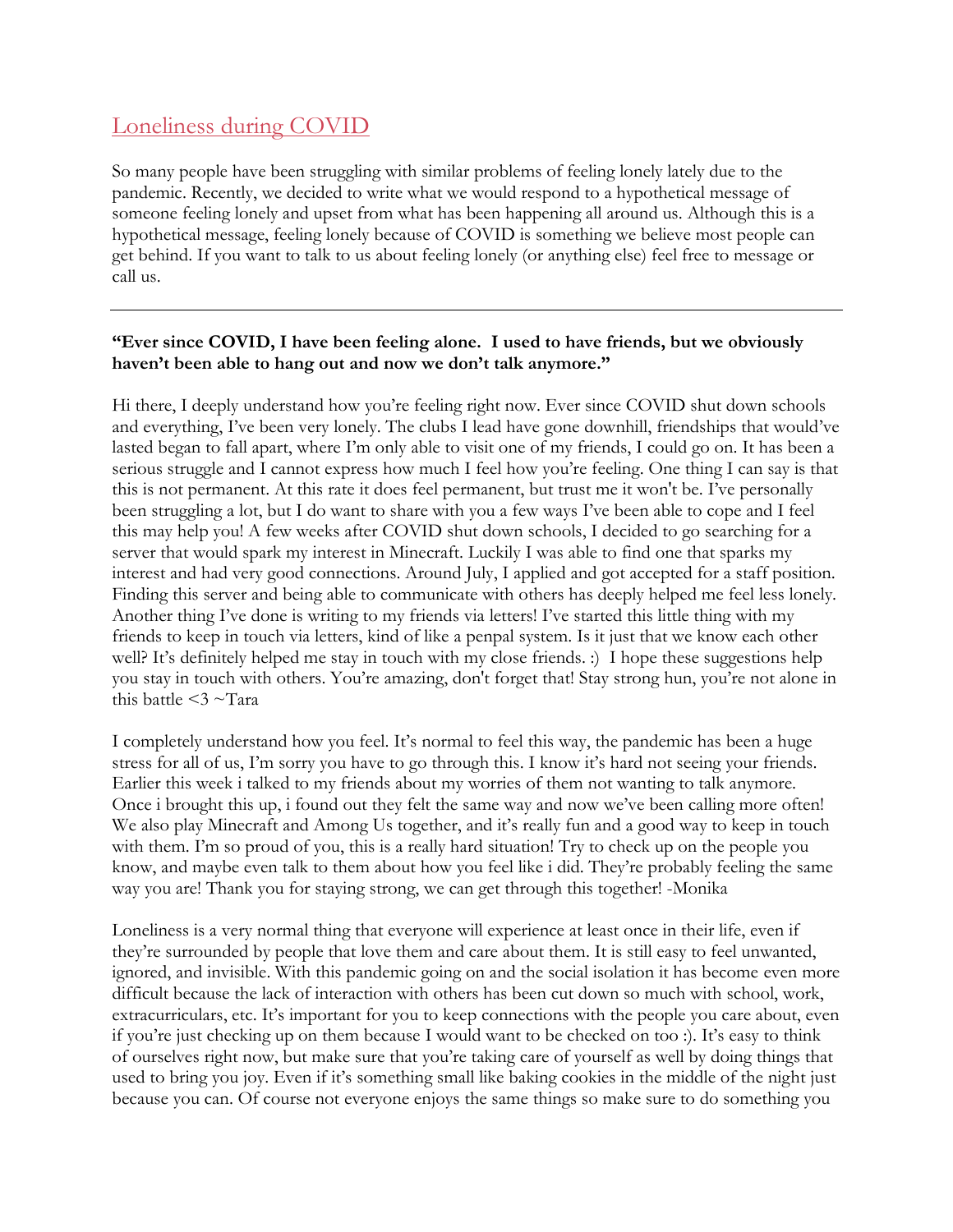want to do. Keep your head up, we're all dealing with similar things. It would be nice if we all came out of this together, stronger than before :) - Lacy.

It's normal to have a lot of these complex thoughts right now. You are so brave for everything you have already accomplished during this time. It's important to remember that physical distancing doesn't have to mean social isolation. You can schedule time with friends by video chatting, streaming movies or shows, and playing games! I personally love Among Us, and you can also play Kahoot! Sometimes it can help to lean on family and friends that you do talk to as a support system. Sometimes, it can be nice to pursue your own personal hobbies. Create goals, pursue passions, hobbies, and continue to shine in all of your brilliance. You have a lot of support here at TeenTalk, and we would love to talk to you at any time!! ~Scarlett

I think that a lot of people feel that way right now. Sometimes I feel like a coping mechanism for a lot of people is to just try to only communicate with people in their circle who they see in person so they can pretend like things aren't as different as they really are. I've talked to a lot of people who are struggling with screen time fatigue and that can be really hard for people, especially ones who already struggle with headaches or vision difficulties to begin with. It has been really difficult for me as well, but I try to remember that even if we don't talk, it doesn't mean we aren't still friends, it just means that right now they are struggling with the pandemic in their own way and doing their best to cope however they can. For me, I've started writing handwritten cards and sending it to my friends so that they know I am thinking of them and it is a genuine way to try and connect with them. I try to keep my expectations down, because while I really love online games and movie watch parties and zoom hangouts, not everyone does well with it. There are a lot of people who get their energy from being around others, and I've noticed a lot of them don't do well with online settings because they don't get that same energy, but other people expect them to be the same as normal. Maybe finding people who are interested in the same online activities as yourself, or finding things you can do at home to pass the time might help. I've picked up a lot of hobbies and that has really helped me, whether it is art or cooking or walking new areas, there are so many possibilities. Don't give up, things won't always be like this, and in the meantime, it is a great time to practice leaning into the silence. - Bri

COVID has been really difficult for everyone. It's been taking a massive toll on everyone's mental health not being able to see people besides family, and has made it even harder to get along with the family you live with. It feels like forever but at least we know COVID WILL END. It's not going to last forever, and making plans for when it isn't a thing anymore would be a fun activity to do while FaceTiming friends. You could make a journal and record your days during lockdown, and read it in the future! This is a historic event and later in life it would be so fun to read how you felt. The main thing I do is either make plans with friends outside to eat something at a park or I call/text them daily. -Jessi

Hey! I get it, really I do. We are all in the same boat and you feeling lonely and wishing there was someone there to hug you does not make you weak!! You're strong enough for just being present and going through this pandemic with all of us makes you so strong. It's okay to feel lonely in times of uncertainty and times where we can't be with our loved ones or feel them in person. Some ways that could help you feel more close to your friends and family are trying - Vanessa

Okay, yes. COVID is making life really dang hard recently and personally, I've been feeling really lonely and it's hard to keep up with friendships when you can't hangout with them in person. And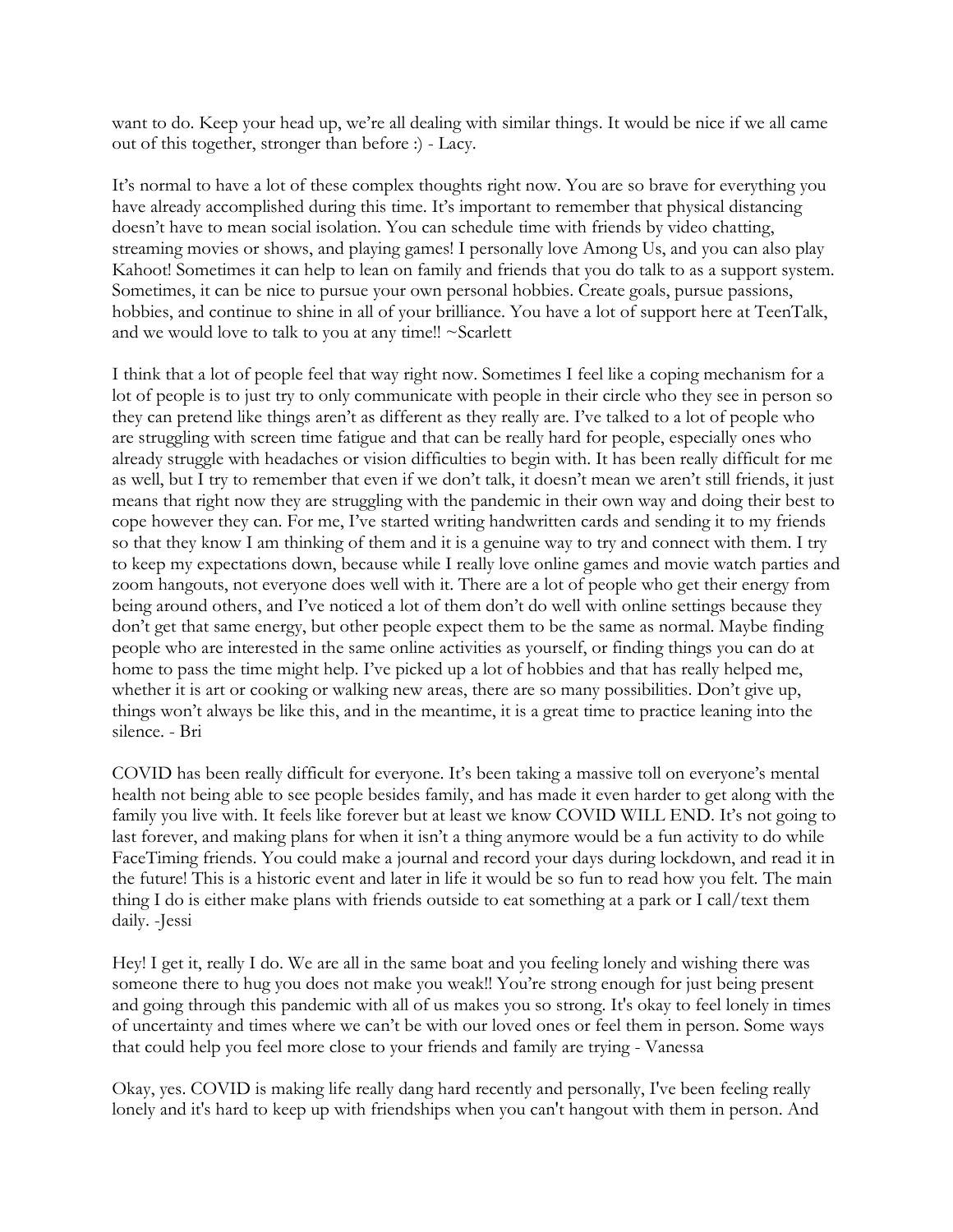yes, I probably sound lame but things will get better, this pandemic won't last forever, and it gives us a chance to grow as people and be able to say ¨ hey I actually made it through this, I just lived through history.¨ I know when we were in school, the day we got out I remember my teacher saying ¨we will have a break from school for 2 weeks¨ then 2 weeks turned into 2 months turned into however many months we have been out of school. But life will go on, things get bad sometimes, you can't have a rainbow without the rain you know. And after this, who knows, maybe you'll be able to see the positivity in the things that you didn't see as positive before COVID. Maybe you'll enjoy that math class, or don't get angry at that kid you don't like. Everything just depends on how you look at it. Keep your head up! -Ruthy

I am in the same boat as you guys to be honest, I am extremely lonely and a lot of the people around me aren't taking COVID as seriously as my family is so they leave when I can't and I can see them out having fun from their stories and posts but I have to stay alone inside. I don't have much advice but just know that you are not alone. I've learned small ways to cope like listening to music or doing art. - Tobias

A couple months into quarantine, my friends and I were feeling pretty lonely and missing social interaction. We were part of a club before our school closed, to solve this issue we decided to create a discord group to still be able to talk and interact with each other. We created a schedule where we met every week on Wednesday's when we could, it really helped improve our connection as friends and honestly made us closer without even being close physically. So, to me I found at least one good thing in this hard time and it was nice to have a way to still connect with the people we are isolated from. - Tyler

During COVID lots of things have changed in many ways for different people. Currently something that I think everyone is struggling with is the feeling of loneliness. Even before COVID some people had a hard time struggling with socializing but now it's harder than ever not being able to even go to school and or work. Before most of us were always surrounded by people, especially work and school. Now with the guidelines of social distancing it's hard to get any socialization in. For me socializing is what keeps me going. These past months have been extremely hard. I am on social media more than ever now just to stay in touch with people. I also enrolled into some volunteer activities to just get some in person interaction. My everyday life has changed tremendously. I'm outdoors more now just so i'm not on my phone 24/7. I miss the way it used to be but I have definitely changed my life to find more ways to entertain myself. -Faith

I've been struggling on and off with loneliness a lot too. I remember it was especially tough for me last April when I was still adjusting to the shift to online classes. Of course the problem hasn't been solved yet, but I've managed to have an easier time coping since then. Some of the strategies I've used are staying in touch with friends online, finding fun things to do with my family, and taking on personal endeavors that keep my attention.

Oftentimes, I know what I need to hear when I'm feeling at my lowest. If there's nobody around to give you the support that you need, it's incredibly helpful and important to be kind and gentle with yourself and acknowledge what thoughts are good for you. It could even help to imagine a loved one telling you positive things, to create a sense of comfort and support. They'd want what's best for you, even if you aren't in contact! - Ashley

It's very discouraging knowing loneliness is bound to come with the time's we are currently living in. Being on Zoom is not the same as being in person with the people we care about. One thing I do to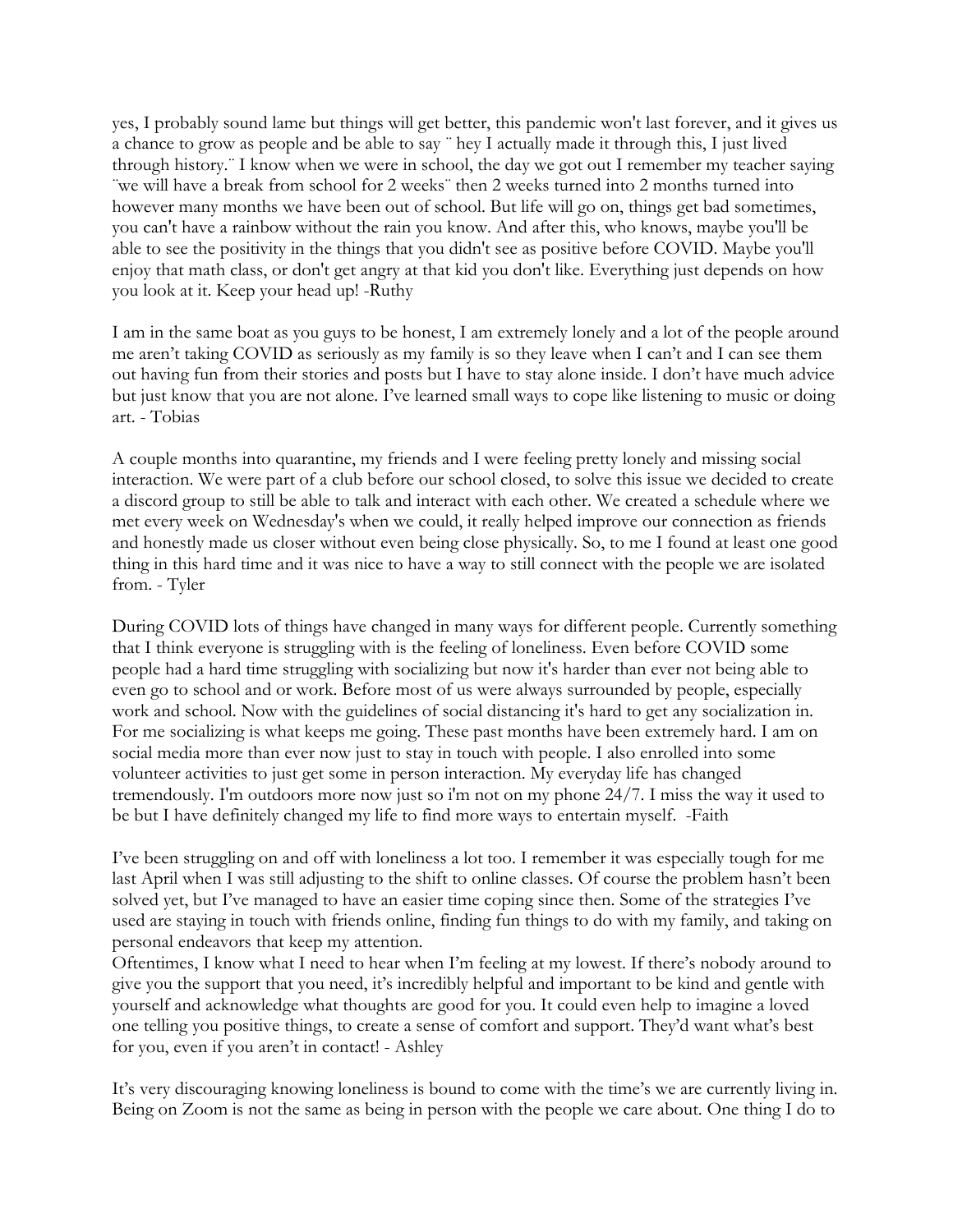cope is remember that everything is temporary. No matter what today brings, tomorrow is a new day and we always have a chance to start fresh. During COVID, I've taken advantage of my alone time to work on myself and the things I find value in. My art, my music, my education, my spirituality etc. Finding time to connect with ourselves is important, and if you ever want to bounce ideas off of someone, feel free to reach out to TeenTalk. -Tessa

The way that you have been feeling is valid, and there are many people who are going through similar feelings during COVID. Sometimes it is difficult to address how alone we feel, so I would like to start by saying thank you for sharing that with us because it takes a lot of courage. It has been really hard to connect with others during COVID, we do not have the same opportunities to hangout with our friends or to meet new people. Although we may have the opportunity to connect over the internet/phone, it still is not the same as what we have been used to. Feelings of loneliness can be frustrating to avoid, but I think it is important to create time for things that can bring you joy despite the state of our world as of right now. Take time to find hobbies or to continue with hobbies you have done before, allow for space to feel all the things you are going through, and you can even come up with fun ideas to stay in contact with your friends! If you haven't talked much to your friends, try reaching out to them with a random call/text. There are also resources online you can look into and have a virtual game night with your friends! Your friends at TeenTalk will always be here to support you when you need. -Emma

The feeling of loneliness during COVID is a very common feeling from person to person, however, that doesn't make your situation any less important. Remember to take plenty of time out of your day to do what you want, you deserve it! Talk to friends, spend time with your pets, work on your hobby, do whatever makes you happy. TeenTalk is happy to help if you need it! - Abby

Here's what you need to know about feeling lonely: you are not alone! COVID has been isolating for everyone I know, including myself, my friends, and even my parents and teachers. The upside of this is that other people are looking for connection just as much as you are. Those friends you might have lost contact with? They would welcome any attempt you make to reach out to them. Whether or not you choose to reach out to people in your own life, TeenTalk is always here for you, and we love to hear from you. Remember, this won't last forever, and we will all get through this. Don't give up! -Hugs, Ari

I am so sorry you are feeling this way and are drifting from your friends. I have been going through that very same thing. What I've noticed about this pandemic is that it has given me the time I need to figure out who my real friends truly are. I would say try your best to reach out and see if they would want to hang out (virtually or socially distant of course), and see if that helps. If things are awkward or not the same as they were, likely things will change when the pandemic is over and you go back to school. And if it does not, don't worry. There will be plenty of friends to be made in your future. I am rooting for you! -Taylor

Life in the pandemic can be especially difficult because we've lost a lot of control. Not only are we missing out on a lot of things we would've been able to do otherwise, but as we're forced to stay at home, we aren't always able to control our environment or self expression. In an effort to simulate control over one's situation, it's unfortunately common to turn to destructive behaviors like selfharm. Once started, this can be a difficult habit to break, so I suggest practicing mindfulness and seeking ways to take back control of your life. This could involve staying connected with loved ones, rearranging your home environment as you're able, and expressing yourself through clothing, art,